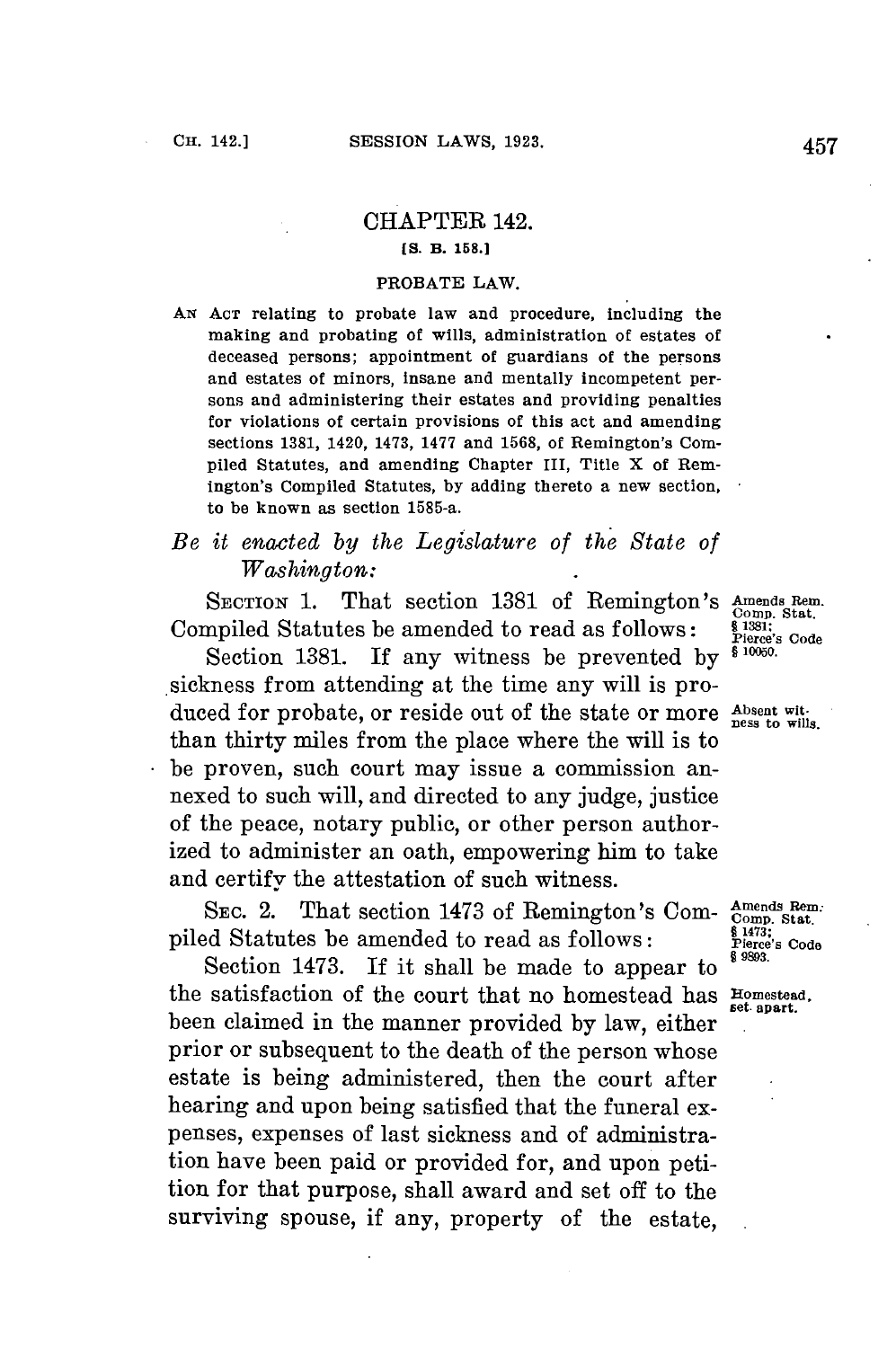either community or separate, not exceeding the **Value.** value of three thousand dollars **(\$3,000.00),** exclusive of any mortgage or mechanic's, laborer's or material men's or vendor's liens upon the property so set off, which property so set off shall include the home and household goods, if any, and such award shall be made **by** an order or judgment of the court and shall vest the absolute title, and thereafter there shall be no further administration upon such portion of the estate so set off, but the remainder of the estate shall be settled as other estates. Notice of such hearing shall be given **by** posting a notice in three public places in the county in which the hearing **Notice.** is to be held. Said notice may **be** posted **by** the clerk of the superior court of the county in which the hearing is to be held, or may be posted **by** any person qualified to serve a summons in a civil action. Said notices shall be posted at least ten days prior to the Minor or date fixed for the hearing. If there be any minor child or incompetent heir of the decedent the court shall appoint a guardian *ad litem* for such minor child or incompetent heir, who shall appear at the hearing and represent the interest of such minor child or incompetent heir. The order or judgment of the court making the award or awards provided for in this section shall be conclusive and final, except on appeal and except for fraud. The awards in this section provided shall be in lieu of all homestead provisions of the law and of exemptions.<br> **Amends Rem.** SEC. 3. That section 1477 of Remine

Amends Rem.<br>Comp. Stat. SEC. 3. That section 1477 of Remington's Com-**EXALLET SOCIET CODE PILED STATE:**<br>Pierce's Code piled Statutes be amended to read as follows:

Section 1477. Every executor or administrator Notice to shall, immediately after his appointment, cause to be published in some newspaper printed in the county, if there be one, if not, then in such newspaper as may be designated **by** the court, a notice that he has been appointed and has qualified as such executor or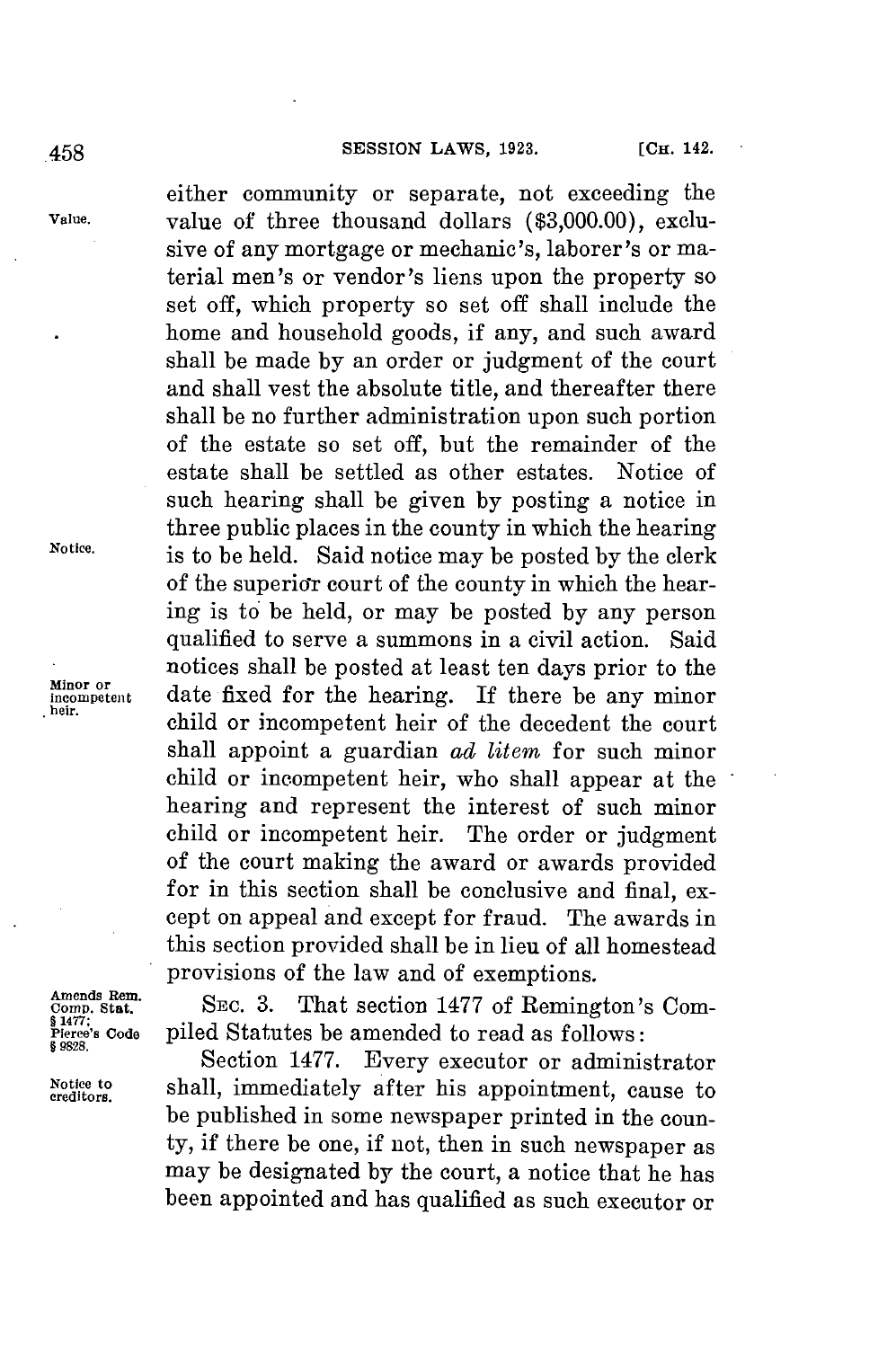administrator, and therewith a notice to the creditors of the deceased, requiring all persons having claims against the deceased to serve the same on the executor or administrator or his attorney of record, and file with the clerk of the court, together with proof of such service, within six months after the date of the first publication of such notice. Such notice shall be published once in each week **for** three successive **urishes.** weeks. If a claim be not filed within the time aforesaid, it shall **be** barred. Proof **by** affidavit of the publisher of the publication of such notice shall be filed with the court: *Provided, however,* in cases where all the property is awarded to the widow, husband or children as in this act provided, the notice to creditors herein provided **for** may be omitted.

SEC. 4. That section 1568 of Remington's Compiled Statutes be amended to read as follows:<br> **Pierce's Code**<br> **Pierce's Code** 

Section **1568. If** the petition be with reference to the appointment of any guardian mentioned in the **Petition for appointment**<br>proceding section except guardians for the property of guardian. preceding section, except guardians for the property of non-residents of the state, or where the applicant for appointment is the person having the custody care and control of such minor, insane or mentally incompetent person, or is the person with whom such minor, insane or mentally incompetent person resides, then the notice of hearing provided for in the service of preceding section shall be personally served upon the person having the custody, care and control of such minor, insane or mentally incompetent person, or the person with whom such minor, insane or mentally incompetent person resides, and if such minor be over the age of fourteen years, then such notice shall also be personally served upon such minor. **If** such minor, insane or mentally incompetent person be in the care, custody or control of any officer or institution, then such notice shall be served upon such officer or head of such institution. The notice herein provided **for** shall be served at least ten days prior

Amends Rem.<br>Comp. Stat.<br>§ 1568;<br>Pierce's Cod<del>e</del>